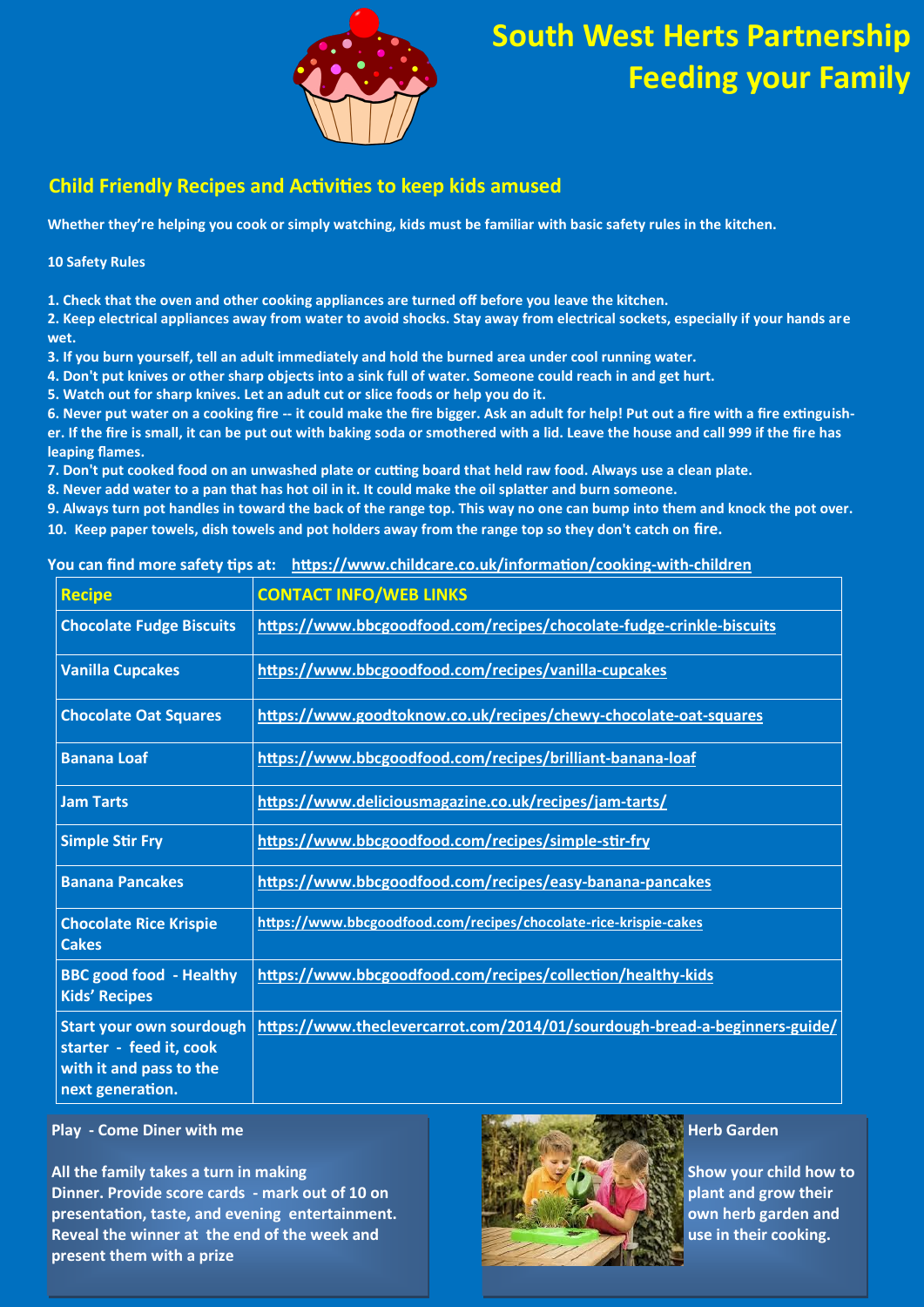

### **Recipes using cupboard ingredients**

| <b>Recipe</b>                      | <b>CONTACT INFO/WEB LINKS</b>                                      |
|------------------------------------|--------------------------------------------------------------------|
| <b>Saucy Bean Baked Eggs</b>       | https://www.bbcgoodfood.com/recipes/saucy-bean-baked-eggs          |
| <b>Spaghetti Puttanesca</b>        | https://www.bbcgoodfood.com/recipes/spaghetti-puttanesca           |
| <b>Tuna Pasta Bake</b>             | https://www.bbcgoodfood.com/recipes/tuna-pasta-bake                |
| <b>Fridge Omelette</b>             | https://www.bbcgoodfood.com/recipes/fridge-omelette                |
| <b>Balsamic &amp; Herb Chicken</b> | http://allrecipes.co.uk/recipe/6017/balsamic-and-herb-chicken.aspx |
| <b>Toad in the hole</b>            | http://allrecipes.co.uk/recipe/221/toad-in-the-hole.aspx           |
| <b>Tuna Fishcakes</b>              | https://www.bbc.co.uk/food/recipes/tuna_fishcakes_01279            |

### **Long Life Products**

| <b>Product Name</b>                 | <b>Details</b>                                                                                                                                                                                                     |
|-------------------------------------|--------------------------------------------------------------------------------------------------------------------------------------------------------------------------------------------------------------------|
| <b>Peanut butter</b>                | Good as a snack or dessert and can last for up to 9 months. Almond and<br>cashew butters are also good.                                                                                                            |
| <b>Canned or dried beans</b>        | Canned varieties can last for 2-5 yeas, whilst dried versions can last<br>indefinitely if stored correctly. Lentils, beans and pulses can be made into<br>many things, and will also bulk out dishes to make more. |
| <b>Dried fruit &amp; Vegetables</b> | Last up to a year and have the same amount of nutrients as fresh                                                                                                                                                   |
| <b>Canned tuna/meat</b>             | Good sources of protein that last up to 5 years                                                                                                                                                                    |
| <b>Canned soup</b>                  | Good if you are unwell and can last up to 5 years (ensure you choose low<br>sodium varieties).                                                                                                                     |
| <b>Nuts &amp; Seeds</b>             | Can be added to baked goods for added nutrients or eaten alone. Most<br>types are long lasting (especially pumpkin seeds or cashews).                                                                              |
| <b>Potatoes</b>                     | Cheap, filling and can last up to 4 months if stored correctly                                                                                                                                                     |

### **Things you can Freeze**

- **Meat and fish**
- **Bread**
- **Vegetables and fruit**
- **Soup**
- **Premade meals**
- **Pizza's**
- **Fresh stuffed pasta**
- **Bananas (a good ice cream substitute!)**
- 
- **Baked goods**
- **Milk**
- **Eggs (beat first – do not freeze in their shells!)**
- **Applesauce**
- **Grapes (a good snack!)**
- **Ginger (easier to grate when frozen)**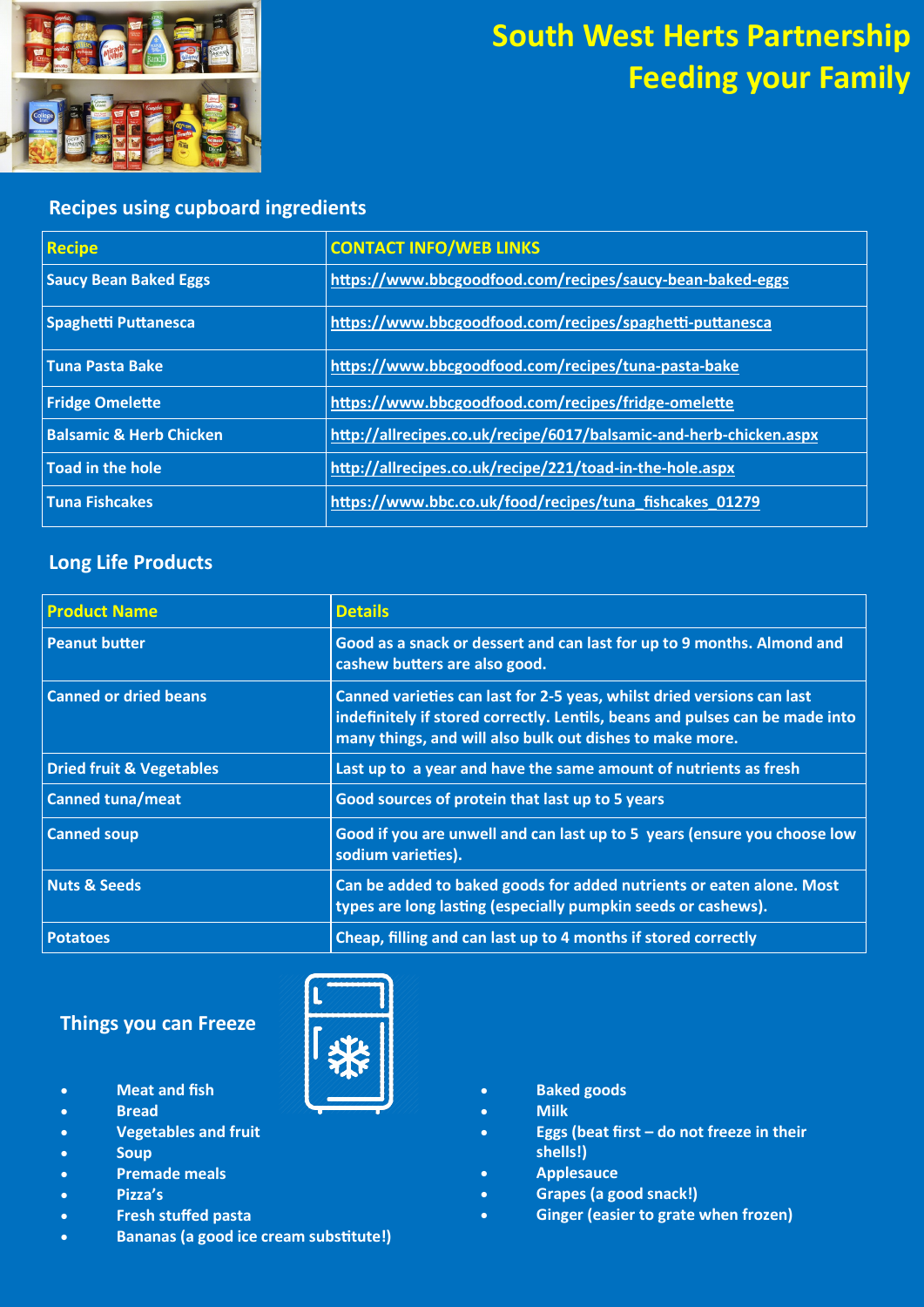

## **Food Substitutes when you can't get hold of what you need**

| <b>Food Type</b>                           | <b>Substitute</b>                                                                                                                                                   | Quantity                                                                                                                                                                                                                                                                                                                                                        | <b>Extra Details</b>                                                                                                                                                                                                                                                                                                                                                       |
|--------------------------------------------|---------------------------------------------------------------------------------------------------------------------------------------------------------------------|-----------------------------------------------------------------------------------------------------------------------------------------------------------------------------------------------------------------------------------------------------------------------------------------------------------------------------------------------------------------|----------------------------------------------------------------------------------------------------------------------------------------------------------------------------------------------------------------------------------------------------------------------------------------------------------------------------------------------------------------------------|
| <b>Rice</b>                                | Cauliflower/broccoli/<br>cabbage/butternut squash<br>rice, grains e.g. couscous,<br>quinoa, barley, millet, flax,<br>buckwheat, bulger etc.,<br>orzo pasta.         | <b>Grains should be used</b><br>in equal quantities                                                                                                                                                                                                                                                                                                             | Cauliflower or broccoli can be riced<br>using a grater or food processor and<br>then fried until tender. It can also be<br>found in the freezer section (long<br>lasting).                                                                                                                                                                                                 |
| <b>Pasta</b>                               | Noodles, courgette/<br>butternut squash/carrot<br>pasta, fresh pasta,<br>aubergine lasagne sheets,<br>polenta.                                                      |                                                                                                                                                                                                                                                                                                                                                                 | Vegetable pasta is made by peeling the<br>vegetable into long, thin strips<br>(steamed to cook). Homemade pasta<br>does not require a machine (rolled)<br>and has the ratio of 100g flour to 1 egg.<br>The aubergine sheets are created by<br>thinly slicing aubergine lengthways.<br><b>Gnocchi has many recipes online and</b><br>requires only potatoes, flour and egg. |
| <b>Wheat Flour</b>                         | Nut flours (e.g. almond,<br>coconut), spelt flour,<br>chickpea flour, oat flour,<br>rye flour.                                                                      |                                                                                                                                                                                                                                                                                                                                                                 |                                                                                                                                                                                                                                                                                                                                                                            |
| <b>Eggs (when used for</b><br>baking only) | applesauce, pureed fruit,<br>flax/chia seeds, powdered<br>egg, yoghurt/buttermilk,<br>arrowroot powder,<br>aquafaba (juice in canned<br>chickpeas or beans).        | <b>Apple sauce/pureed</b><br>fruit should be used as<br>65g per egg. 1tbsp<br>ground seeds will<br>become egg like when<br>combined with 3tbsp<br>water. 60g of yoghurt/<br>buttermilk is used<br>rather than an egg.<br>2tbsp arrowroot per<br><b>3tbsp water replaces 1</b><br>egg. Aquafaba is good<br>as a replacement for<br>egg white (3tbsp per<br>egg). |                                                                                                                                                                                                                                                                                                                                                                            |
| <b>Milk</b>                                | (Dairy) powdered milk,<br>cream, evaporated milk,<br>long-life milks e.g. UHT,<br>(Non-dairy) nut milks (long-<br>life), soya/oat/coconut<br>milk, sterilised milk. |                                                                                                                                                                                                                                                                                                                                                                 | Rice milk can be made by soaking rice<br>in water overnight then grinding it.                                                                                                                                                                                                                                                                                              |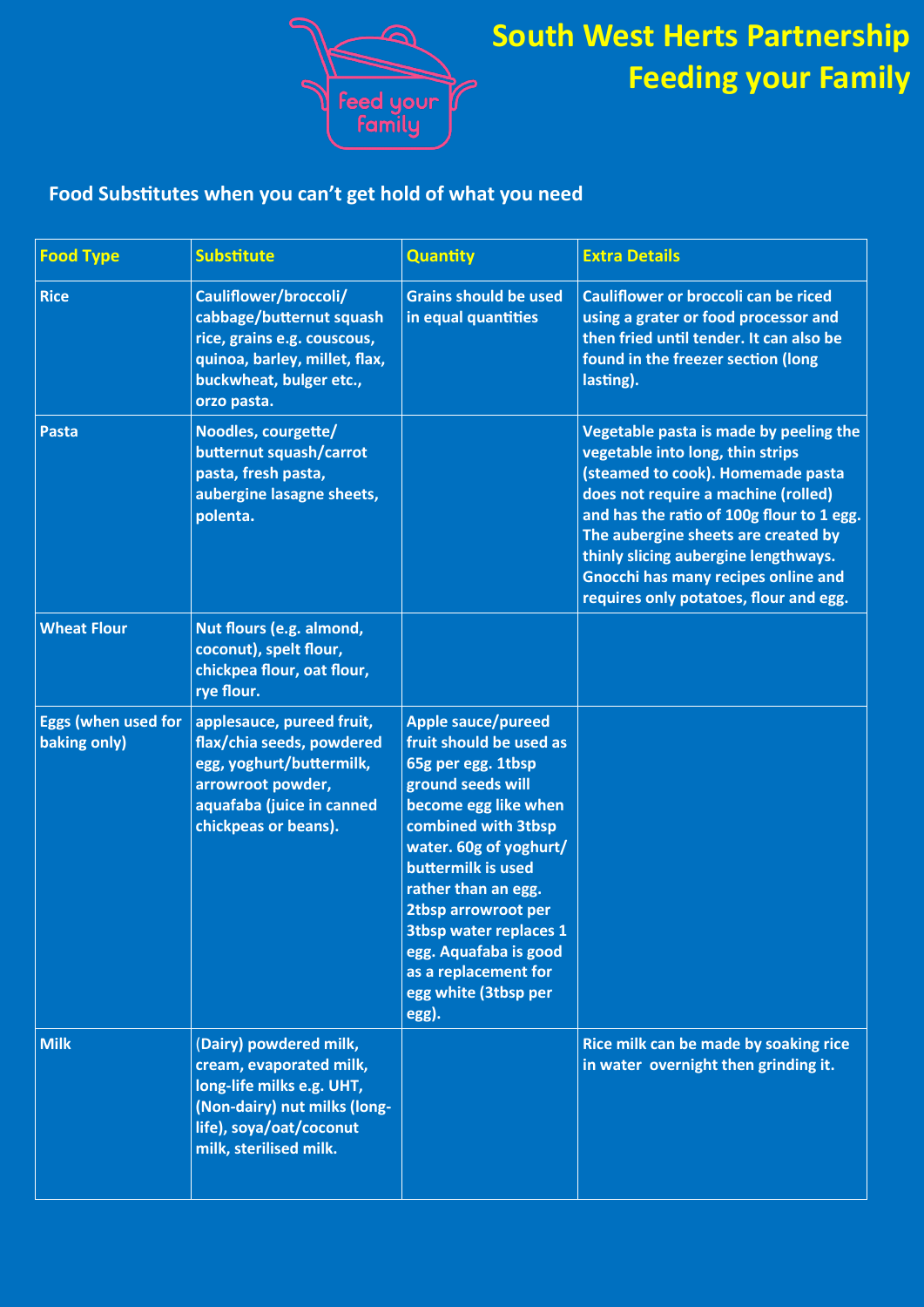### **Food Substitutes when you can't get hold of what you need**

| <b>Food Type</b>        | <b>Substitute</b>                                                                                                     | Quantity | <b>Extra Details</b>                                                                                                                                                                                                                                  |
|-------------------------|-----------------------------------------------------------------------------------------------------------------------|----------|-------------------------------------------------------------------------------------------------------------------------------------------------------------------------------------------------------------------------------------------------------|
| <b>Fruit/Vegetables</b> | Canned, tinned, dried and<br>frozen versions can be used.<br><b>Root vegetables are long</b><br>life.                 |          | Dried versions can be revived by<br>$\bullet$<br>adding water.<br>Sweet potatoes mash is a good<br>$\bullet$<br>alternative to normal mash if you<br>can't get your usual potatoes -<br>yummy mashed with cumin/<br>butter and a dash of maple syrup. |
| <b>Sugar</b>            | Honey, Maple Syrup, Agave<br>Nectar, Stevia (natural<br>sweetener), Fruit puree/<br>concentrates, dates,<br>Molasses. |          |                                                                                                                                                                                                                                                       |

### **Food Ideas for;**

#### **Breakfast**



- **Porridge**
- **Yoghurt and muesli/granola**
- **Fruit and nut bars**
- **Toast with peanut butter/jam**
- **Scrambled eggs**
- **Beans on toast**
- **Banana pancakes (combine 2 eggs, 1 banana and 1tsp baking powder**)

#### **Lunch**

- **Baked potatoes**
- **Salads (add rice/quinoa/couscous etc)**
- **Stuffed pasta (long life/can be frozen)**
- **Toasties and sandwiches**
- **Tuna pasta salad**
- **Hot dogs in rolls**

#### **Dinner**

- **Chicken Fajitas**
- **Risotto**
- **Stews/casseroles**
- **Fishcakes (homemade)**
- **Seasoned chicken thighs (a cheaper cut of meat) – can be marinated with curry powder, paprika, soy sauce and honey, sweet chilli etc.**
- **Frittatas are a good easy to use up leftover veg – lots of recipes online with whatever you have in your fridge .**
- **Breakfast muffins (many recipes only)**
- **Frittata muffins (recipes online)**
- **Overnight oats**
- **Smoothies – a great way to use up fruit and vegetables that are going bad**
- **Banana bread – can be frozen!**
- **Breakfast sandwiches**
- **Chicken goujons/fish fingers in wraps (can be made at home, recipes online)**
- **Soup – make croutons with stale bread by tossing with oil and garlic then baking.**
- **Stir fry – a way to use up old vegetables**
- **Leftovers from dinner (or from the freezer!)**
- **Bubble and squeak**
- **Vegetable sticks with dips**
- **Bean chilli**
- **Stuffed vegetables eg mushrooms, peppers, aubergine**
- **Vegetable tagine**
- **Spaghetti puttanesca**
- **Toad in the hole**
- **Homemade burgers are cheap and easy – if you are using low fat mince make sure you use a binder such as an egg or breadcrumbs so they don't fall apart!**